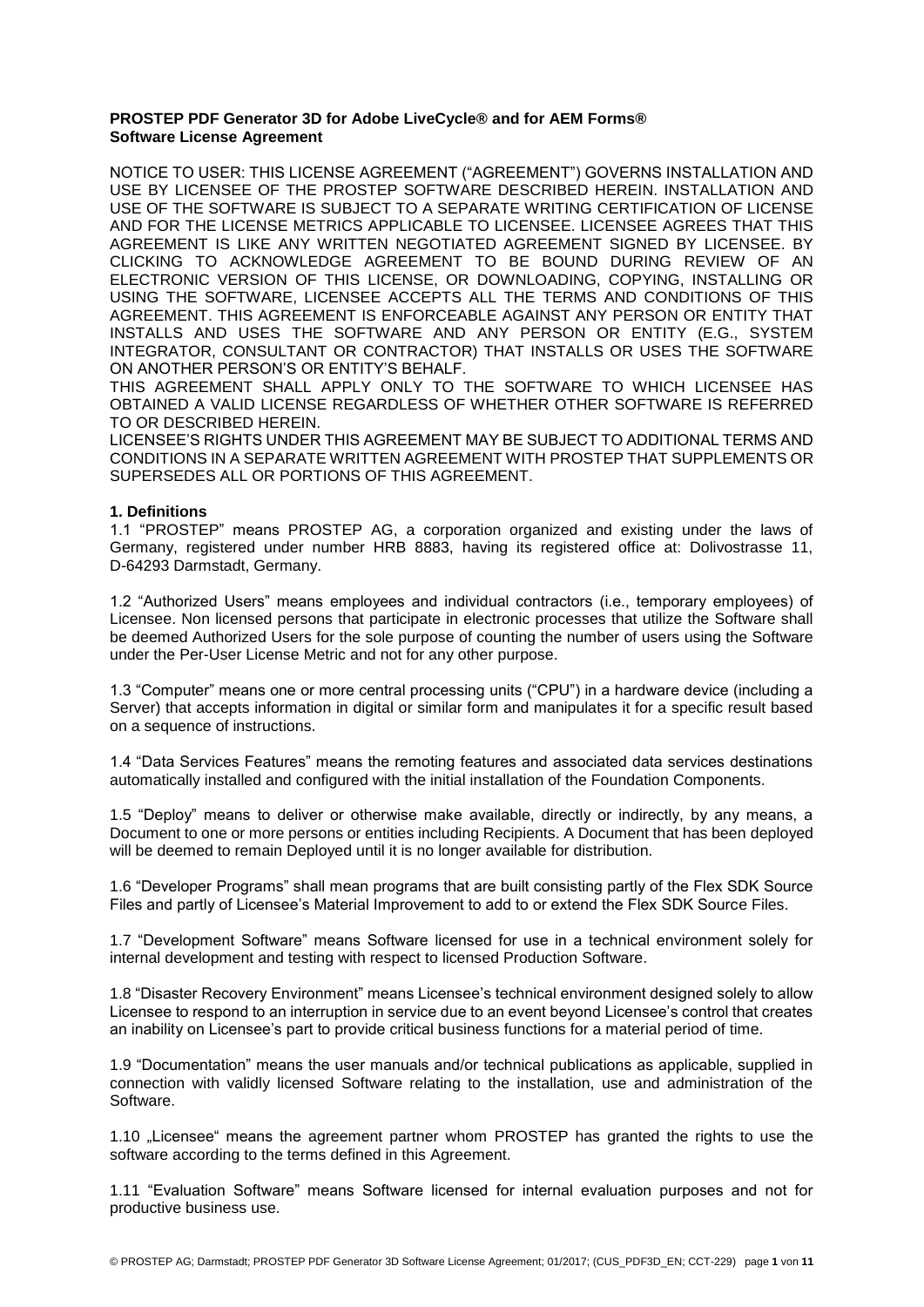1.12 "Foundation Components" means the components of the Software that are automatically installed with the standard configuration for first-time installations, and become operational upon Licensee's entry of the License Key provided for such first-time installation. "Foundation Components" includes (a) the portions of the LiveCycle and AEM Forms SDK Components other than the client libraries used to access the Software programmatically, and the Flex SDK Components, (b) the JBoss Application Server software, the MySQL database software and the MySQL JDBC driver software accompanying the Software.

Foundation Components do not include the PROSTEP PDF Generator 3D.

1.13 "Internal Network" means Licensee's private, proprietary network resource accessible only by Authorized Users. "Internal Network" specifically excludes the Internet or any other network community open to the public, including membership or subscription driven groups, associations or similar organizations. Connection by secure links such as VPN or dial up to Licensee's Internal Network for the purpose of allowing Authorized Users to use the Software is deemed use over an Internal Network.

1.14 "License Key" means any license key, activation code, or similar installation, access or usage control codes, including serial numbers and electronic certificates digitally signed by PROSTEP or Adobe, designed to provide access to licensed software applications.

1.15 "License Metric" means each of the per-unit metrics specified by PROSTEP in connection with the licensed quantities identified in a separate writing to describe the scope of Licensee's right to use the Production Software and Development Software. The License Metrics are incorporated by reference into this Agreement. One or more of the following License Metrics (or another License Metric as provided in a separate writing) applies to each software application as further provided herein:

(a) Per-CPU. The total number of CPUs on the Computers used to operate the Software may not exceed the licensed quantity of CPUs. For purposes of this License Metric: (i) all CPUs on a Computer on which the Software is installed shall be deemed to operate the Software unless Licensee configures that Computer (using a reliable and verifiable means of hardware or software partitioning) such that the total number of CPUs that actually operate the Software is less than the total number on that Computer; and, (ii) when a CPU contains more than one processing core, each group of two (2) processing cores, and any remaining unpaired processing core, will be deemed a CPU unless otherwise separately provided in writing.

(b) Per-Server. The total number of Servers on which the Software is installed may not exceed the licensed quantity of Servers.

(c) Per-User. The total number of Authorized Users that use the Software may not exceed the licensed quantity of Authorized Users.

1.16 "LiveCycle SDK Components" or "AEM Forms SDK Components" means software libraries (including client libraries used to programmatically access the Software), sample software code, application programming interfaces, header files and related information, and the file format specifications, if any, included as part of the Software as described in the Documentation or a "Read Me" file accompanying the applicable Software, but not including the Flex SDK Components.

1.17 "Production Software" means Software licensed for productive business use.

1.18 "Recipient" means a person or entity to which Licensee directly or indirectly Deploys Documents. Each person or entity that receives a Deployed Document shall be deemed a unique Recipient with respect to a particular software application unless the identity of that Recipient is known to Licensee prior to Deployment and Licensee has Deployed Documents to that Recipient before.

1.19 "Server" means a Computer designed or configured for access by multiple users through a network.

1.20 "Short-Lived Process" means an electronic process that

(a) is tagged as "short-lived" through the user interface or application programming interfaces of the LiveCycle or AEM Forms SDK Components,

(b) is initiated by the specific action of a single person or computer,

(c) results in the completion of a single electronic transaction consisting of one or more events that occur in a serial or synchronous fashion in real-time to generate a certain result or output, and

(d) does not include or require any human intervention (other than initiation of the process).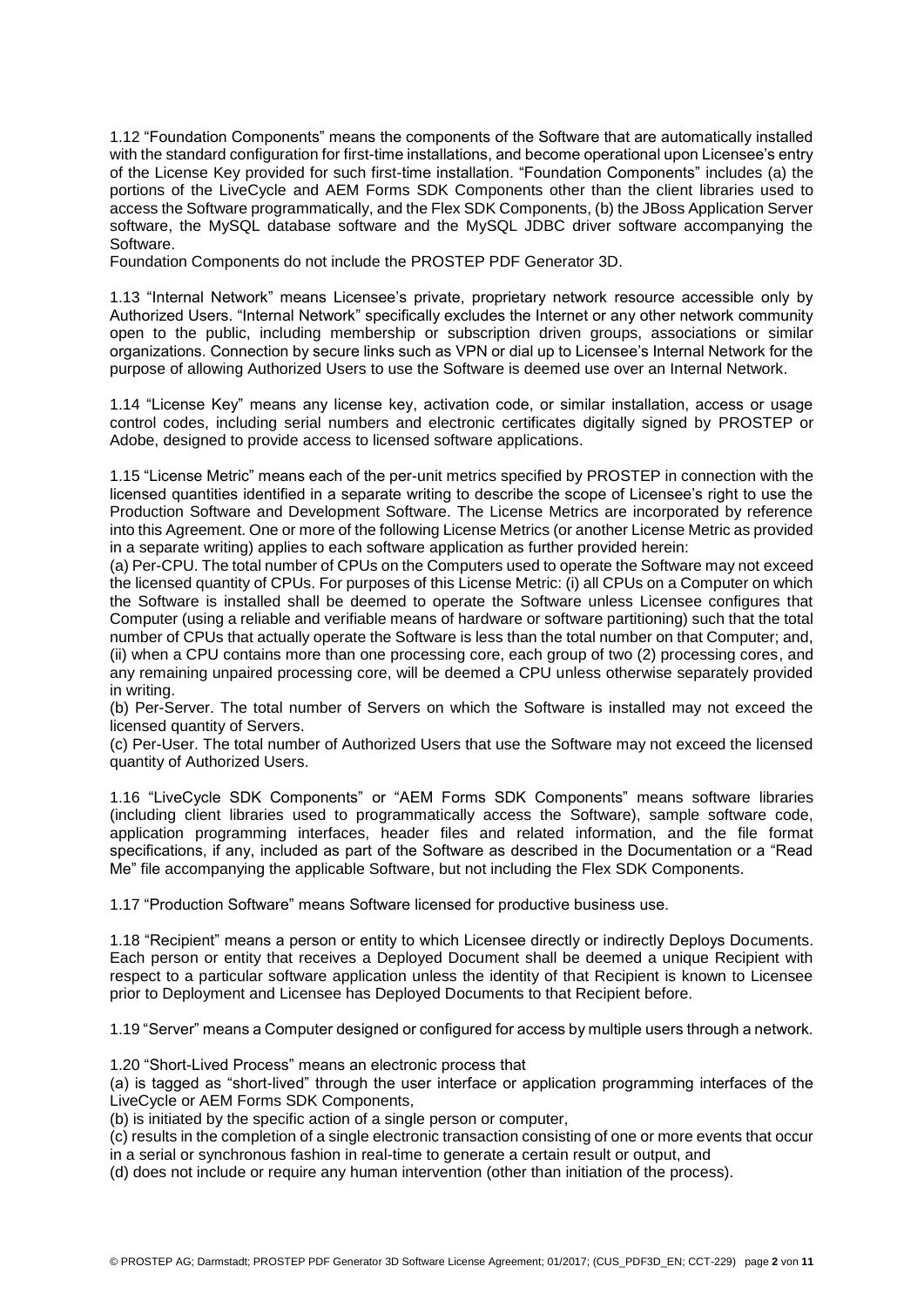1.21 "Software" means the Foundation Components, PROSTEP PDF Generator 3D, the LiveCycle SDK Components, the AEM Forms SDK Components, and object code versions of the validly licensed software applications distributed by PROSTEP and licensed according to the Licence Metrics defined in Section 3, including all Documentation and other materials provided by PROSTEP to Licensee under this Agreement, but does not include the JBoss Application Server software, the MySQL database software, or the MySQL JDBC driver software accompanying the Software.

### **2. License**

Subject to the terms and conditions of this Agreement, PROSTEP grants to Licensee a perpetual (except as set forth in Section 15 ("Term and Termination")), non-exclusive license to permit Authorized Users to install and use the Software delivered hereunder according to the terms and conditions of this Agreement on Computers within Licensee's Internal Network, on the licensed platforms and configurations, in the manner and for the purposes described in the Documentation, as further set forth below. Licensee may also permit non-licensed persons to participate in electronic processes that utilize Production Software provided that such non-licensed persons are not permitted to use the LiveCycle SDK Components, AEM Forms SDK Components or Flex SDK Components, or otherwise use the Software directly, and such participation does not otherwise violate any of the prohibitions described in Section 2.9(d) ("Prohibited Use") of the Agreement.

2.1 License Limitations. Licensee's right to install and use the Software is limited as follows based on the type of Software licensed:

(a) if Licensee has licensed Production Software or Development Software version(s) of the Software, then Licensee's right to install and use the Software is limited based on the License Metrics applicable to the particular software application licensed as provided in a separate written document and as further provided in Section 3 of this Agreement; and

(b) if Licensee has licensed Evaluation Software, then Licensee's right to install and use the Software is limited as provided in Section 4 of this Agreement.

2.2 Foundation Components. Licensee may install and use the Foundation Components solely for purposes of facilitating use of the Software in accordance with this Agreement, subject to the following additional limitations:

(a) Licensee's right to design, implement and/or execute electronic processes that use the Software in any way is limited to Short-Lived Processes unless Licensee has obtained a valid license to the Production Software version of the Adobe LiveCycle Process Management Software or the Adobe AEM Forms Software;

(b) Licensee may not modify or use the Data Services Features unless Licensee has obtained a valid license to the Production Software version of the PROSTEP PDF Generator 3D Software, except that Licensee may access the remoting end point functionality that is embedded in the Foundation Components for programmatic purposes (i.e., being able to call licensed LiveCycle or AEM Forms public APIs from an application developed in Flex); and

(c) Licensee may install and use the PROSTEP PDF Generator 3D Software and its output, solely with the Foundation Components and validly licensed software applications distributed by PROSTEP and specifically designed to operate with the Foundation Components.

2.3 LiveCycle SDK Components and AEM Forms SDK Components. Licensee may install and use the LiveCycle SDK Components and AEM Forms SDK Components solely for purposes of facilitating use of PROSTEP PDF Generator 3D Software in accordance with this Agreement.

2.4 Additional Software. Licensee is not permitted to use any software applications or components accompanying or installed with the Software unless Licensee is validly licensed to do so and only to the extent explicitly permitted under this Agreement or a separate writing. Use of some third party materials and services included in or accessed through the Software may be subject to other terms and conditions. These terms and conditions are typically found in a separate license agreement, terms of use or in a "Read Me" file located within or near such materials and services or are referenced at http://www.prostep.com. Any licenses granted hereunder do not alter any rights and obligations Licensee may have under the terms and conditions governing such third party materials and services provided, however, that the disclaimer of warranty and limitation of liability provisions in this Agreement will apply to all Software provided hereunder. The JBoss Application Server software,

MySQL database software, and MySQL JDBC driver software accompanying the Software are provided "AS IS" without warranty or support from PROSTEP and are otherwise subject to terms and conditions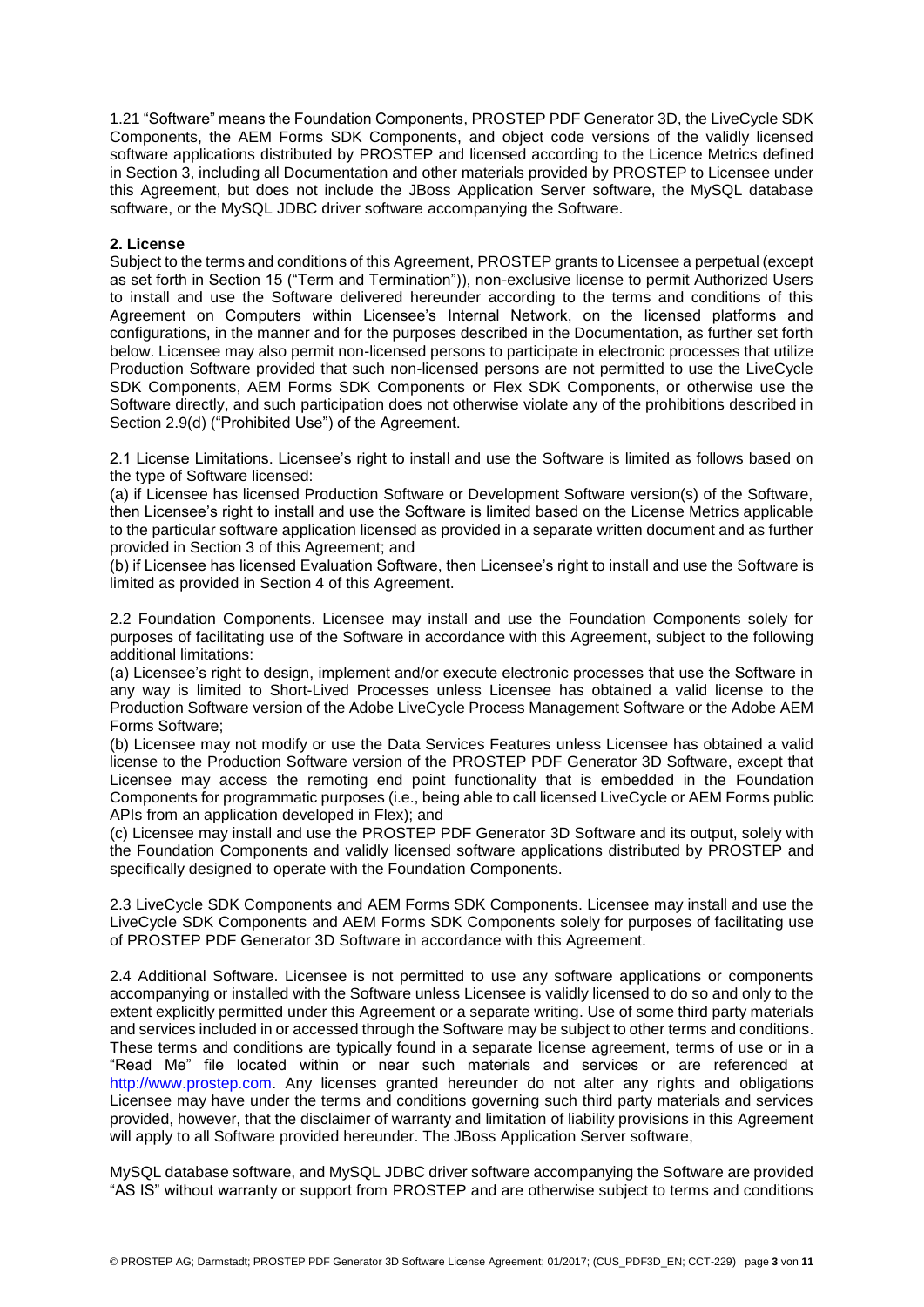other than this Agreement, which are found in a separate license agreement or "Read Me" file located in the file directory near such materials.

2.5 Backup and Disaster Recovery. Licensee may make and install a reasonable number of copies of the Software for backup and archival purposes and use such copies solely in the event that the primary copy has failed or is destroyed, but in no event may Licensee use such copies concurrently with Production Software or Development Software. Licensee may also install copies of the Software in a Disaster Recovery Environment for use solely in disaster recovery and not for production, development, evaluation or testing purposes other than to ensure that the Software is capable of replacing the primary usage of the Software in case of a disaster.

2.6 Documentation. Licensee may make and distribute copies of the Documentation for use by Authorized Users in connection with use of the Software in accordance with this Agreement, but no more than the amount reasonably necessary. Any permitted copy of the Documentation that Licensee makes must contain the same copyright and other proprietary notices that appear on or in the Documentation.

2.7 Outsourcing. Licensee may sub-license use of the Software to a third party outsourcing or facilities management contractor to operate the Software on Licensee's behalf, provided that:

(a) Licensee provides PROSTEP with prior written notice;

(b) Licensee is responsible for ensuring that any such contractor agrees to abide by and fully complies with the terms of this Agreement as they relate to the use of the Software on the same basis as applies to Licensee;

(c) such use is only in relation to Licensee's direct beneficial business purposes as restricted herein;

(d) such use does not represent or constitute an increase in the scope or number of licenses provided hereunder; and

(e) Licensee shall remain fully liable for any and all acts or omissions by the contractor related to this Agreement.

(f) PROSTEP is entitled to object to the outsourcing, within two (2) weeks after the written notice was received by PROSTEP.

2.8 Font Software. If the Software includes font software, then Licensee may:

(a) use the font software on Licensee's Computers in connection with Licensee's use of the Software as permitted under this Agreement;

(b) output such font software on any output devices connected to Licensee's Computers;

(c) convert and install the font software into another format for use in other environments provided that the converted font software may not be distributed or transferred for any purpose except in accordance with the transfer section in this Agreement; and

(d) embed copies of the font software into Licensee's electronic documents for the purpose of printing and viewing the document, provided that if the font software Licensee is embedding is identified as "licensed for editable embedding" on Adobe's website at http://www.adobe.com/type/browser/legal/embeddingeula.html, Licensee may also embed copies of that font software for the additional limited purpose of editing Licensee's electronic documents. No other embedding rights are implied or permitted under this license.

### 2.9 Restrictions.

(a) No Modifications, No Reverse Engineering. Licensee shall not modify, port, adapt or translate the Software. Licensee shall not reverse engineer, decompile, disassemble or otherwise attempt to discover the source code of the Software. Notwithstanding the foregoing, decompiling the Software is permitted to the extent the laws of Licensee's jurisdiction give Licensee the right to do so to obtain information necessary to render the Software interoperable with other software; provided, however, that Licensee must first request such information from PROSTEP and PROSTEP may, in its discretion, either provide such information to Licensee or impose reasonable conditions, including a reasonable fee, on such use of the source code to ensure that PROSTEP´s and its suppliers' proprietary rights in the source code for the Software are protected.

(b) No Unbundling. The Software may include various applications, utilities and components, may support multiple platforms and languages or may be provided to Licensee on multiple media or in multiple copies. Nonetheless, the Software is designed and provided to Licensee as a single product

to be used as a single product on Computers and platforms as permitted herein. Licensee is not required to use all component parts of the Software, but Licensee shall not unbundle the component parts of the Software for use on different Computers except as otherwise permitted under this Agreement. Licensee shall not unbundle or repackage the Software for distribution, transfer or other disposition.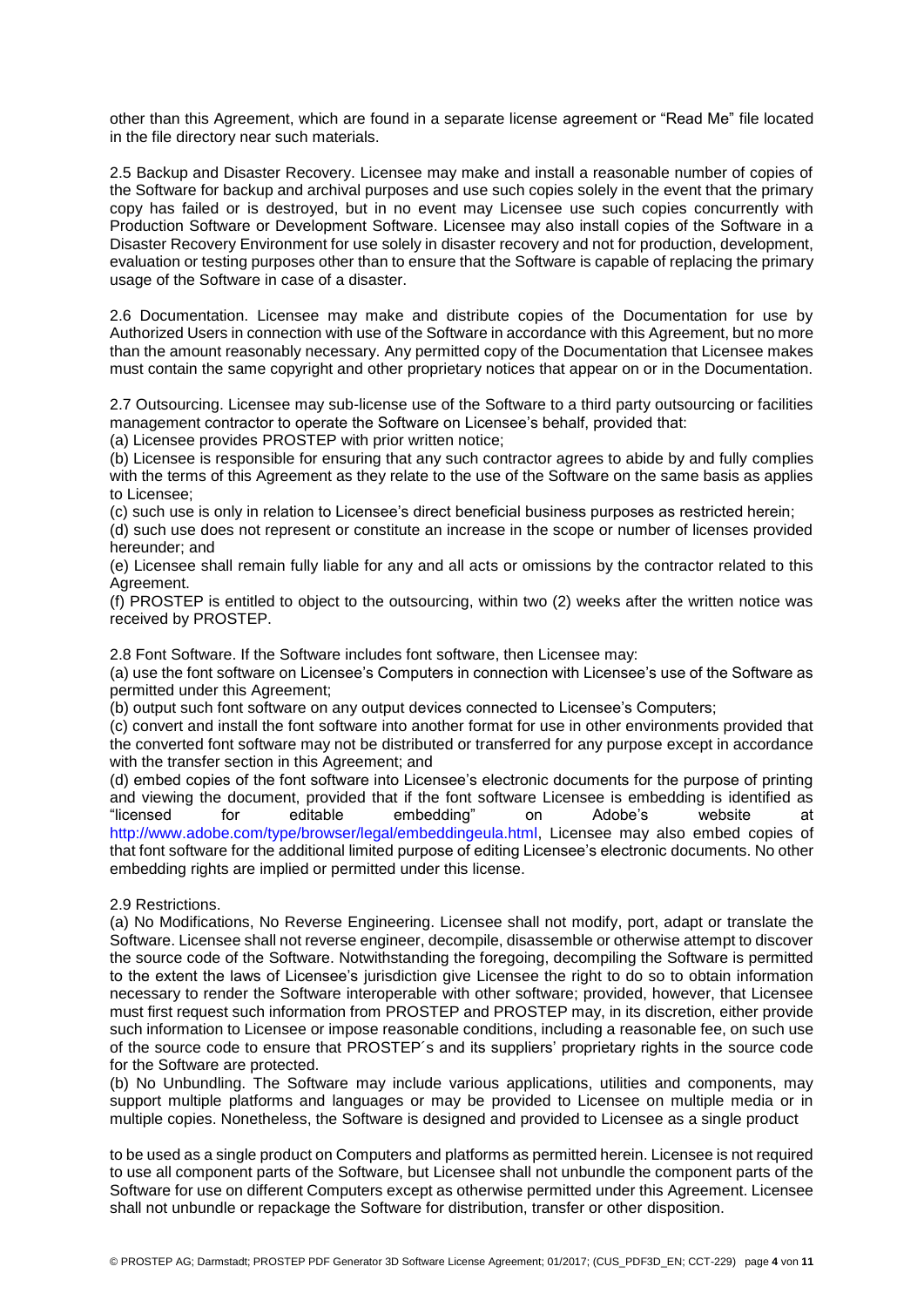(c) No Transfer. Except as may be explicitly provided in this Agreement, Licensee shall not (i) sublicense, assign or transfer the Software, or Licensee's rights in the Software, to any third party, or (ii) authorize any portion of the Software to be copied onto or accessed from another individual's or entity's Computer. (d) Prohibited Use. Except as expressly authorized under this Agreement, Licensee is prohibited from: (i) using the Software on behalf of third parties (including use of the Software to generate PDF files from electronic documents or content provided by third parties when Licensee also distributes or makes available the generated PDF files to the same third parties except to the extent such PDF files are a component of a broader service or product offering and not the sole or primary value of such service or product offering); (ii) renting, leasing, lending or granting other rights in the Software including rights on a membership or subscription basis; and (iii) providing use of the Software in a computer service business, third party outsourcing facility or service, service bureau arrangement, time sharing basis, or as part of a hosted service.

(e) Export Rules. Licensee agrees that the Software will not be shipped, transferred or exported into any country or used in any manner prohibited by the United States Export Administration Act or any other export laws, restrictions or regulations (collectively the "Export Laws"). In addition, if the Software is identified as an export controlled item under the Export Laws, Licensee represents and warrants that Licensee is not a citizen of, or located within, an embargoed or otherwise restricted nation (including Iran, Syria, Sudan, Cuba and North Korea) and that Licensee is not otherwise prohibited under the Export Laws from receiving the Software. All rights to install and use the Software are granted on condition that such rights are forfeited if Licensee fails to comply with the terms of this Agreement.

2.10 Delivery. The Software may be delivered via electronic delivery or via tangible media (e.g., CD or DVD), and, if applicable, the Software may be supplied with a valid License Key.

### **3. Production Software and Development Software**

The following terms and conditions, including the License Metrics, govern Licensee's use of validly licensed Production Software and Development Software versions of the Software as provided in the Certificate of License.

PROSTEP PDF Generator 3D Software is licensed as Production Software on a Per-CPU or Per-User basis and/or Development Software on a Per-Server basis as provided in the Certificate of License.

### **4. Evaluation Software**

This Section 4 applies only if Licensee has obtained a valid license to evaluate Software as Evaluation Software as separately provided in writing by PROSTEP or as indicated by the License Key Licensee uses to install the Software.

#### 4.1 License. Licensee may

(a) install the Evaluation Software on Computers within Licensee's Internal Network and

(b) permit only Authorized Users to use the Evaluation Software (and electronic document, content and other materials generated by or processed with the Evaluation Software) within Licensee's Internal Network for the sole purpose of determining whether to purchase a license to the Evaluation Software and not for any revenue generation, commercial activity or other productive business purpose. Licensee is not permitted to use the Evaluation Software (including its output) directly or indirectly with any Production Software or Development Software (or the output from such software).

4.2 Limitations. Licensee's rights to install and use Evaluation Software under this Section 4 will terminate immediately upon such time that Licensee purchases a license to a non-evaluation version of such Software. PROSTEP reserves the right to terminate Licensee's license to use the Evaluation Software at any time in its sole discretion. Licensee agrees to terminate the usage and to return or destroy Licensee's copy of the Evaluation Software upon termination of this Agreement for any reason. To the extent that any provision in this Section 4 is in conflict with any other term or condition in this Agreement, this Section 4 shall supersede such other term(s) and condition(s) with respect to

the Evaluation Software, but only to the extent necessary to resolve the conflict. LICENSEE ACKNOWLEDGES THAT THE EVALUATION SOFTWARE MAY (i) HAVE LIMITED FEATURES, (ii) FUNCTION FOR A LIMITED PERIOD OF TIME, OR (iii) HAVE OTHER LIMITATIONS NOT PRESENT IN NON-EVALUATION SOFTWARE. NOTWITHSTANDING ANYTHING TO THE CONTRARY IN THIS AGREEMENT, THE EVALUATION SOFTWARE IS PROVIDED TO LICENSEE BY PROSTEP ON AN "AS IS" BASIS, AND PROSTEP DISCLAIMS ANY WARRANTY OR LIABILITY OBLIGATIONS TO LICENSEE OF ANY KIND.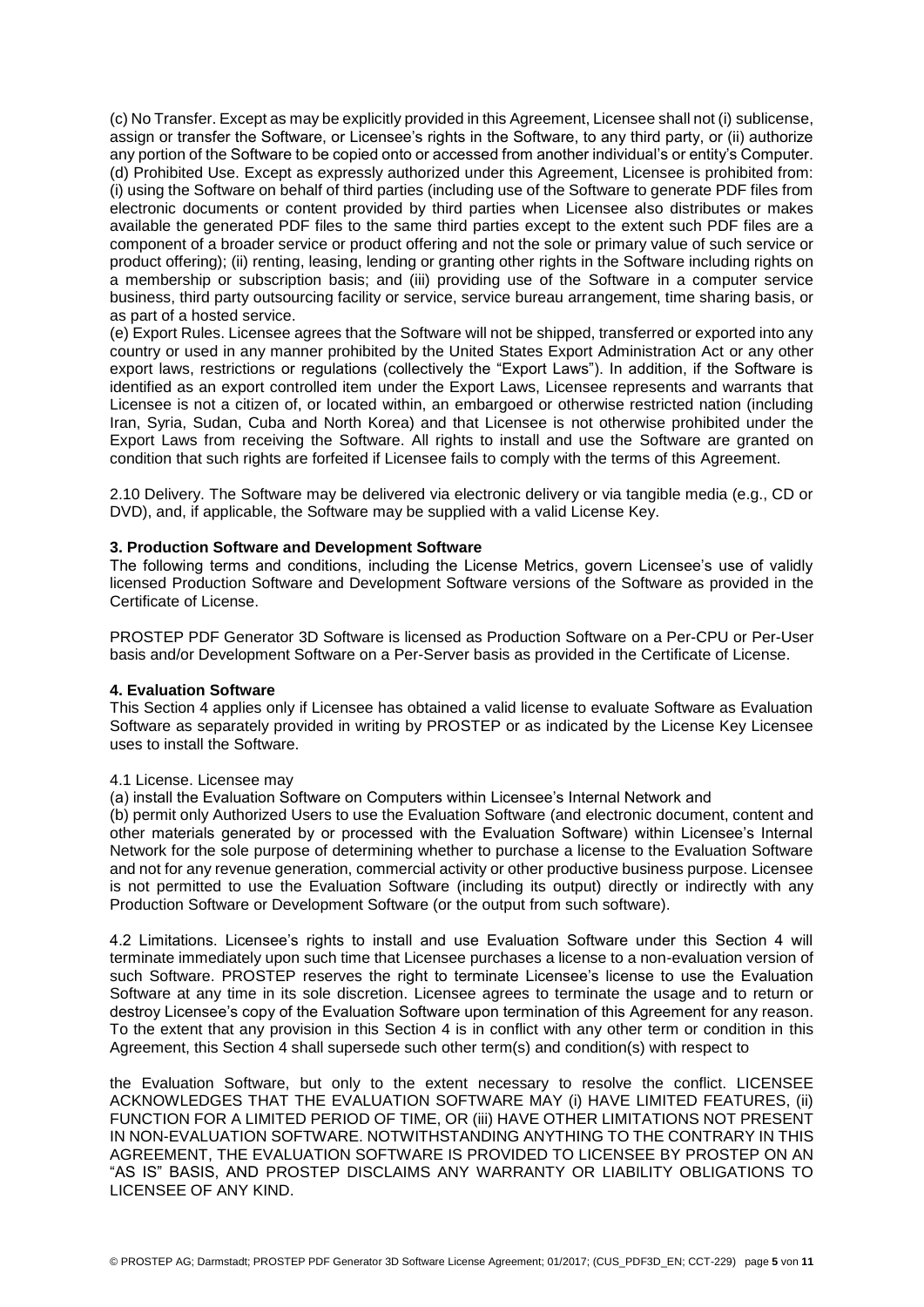### **5. Intellectual Property Rights**

The Software and any copies that Licensee is authorized by PROSTEP to make are the intellectual property of and are owned by PROSTEP and its suppliers. The structure, organization and code of the Software are the valuable trade secrets and confidential information of PROSTEP and its suppliers. The Software is protected by copyright, including without limitation by German and United States Copyright Law, international treaty provisions and applicable laws in the country in which it is being used. Except as expressly stated herein, this Agreement does not grant Licensee any intellectual property rights in the Software and all rights not expressly granted are reserved by PROSTEP.

## **6. Confidentiality**

Licensee agrees that Licensee will treat the Software and License Keys ("Confidential Information") with the same degree of care to prevent unauthorized disclosure to anyone other than Authorized Users as Licensee accords to Licensee's own confidential information, but in no event less than reasonable care. Licensee may also disclose the Confidential Information in response to a valid order by a court or other governmental body, when otherwise required by law, or when necessary to establish the rights of either party under this Agreement, provided Licensee gives PROSTEP advance written notice thereof.

## **7. Updates**

If the Software is an upgrade or update to a previous version of the Software, Licensee must possess a valid license to such previous version in order to use such upgrade or update. All upgrades and updates are provided to Licensee subject to the terms of this Agreement on a license exchange basis. Licensee agrees that by using an upgrade or update Licensee voluntarily terminates Licensee's right to use any previous version of the Software. As an exception, Licensee may maintain installations of previous versions of the Software on Licensee's Computers for a reasonable period of time (but not exceeding ninety (90) days) after Licensee use the upgrade or update to assist Licensee in the transition to the upgrade or update, provided that Licensee's right to such simultaneous installations does not constitute an increase in the number of copies, licensed amounts or scope of use granted to Licensee hereunder.

## **8. WARRANTY**

8.1 Warranty. Except as may be otherwise provided in Section 14, PROSTEP warrants to Licensee that the Software will perform substantially in accordance with the Documentation for the ninety (90) day period following shipment of the Software when used on the recommended operating system, platform and hardware configuration. Non substantial variation of performance from the Documentation does not establish a warranty right. THIS LIMITED WARRANTY DOES NOT APPLY TO EVALUATION SOFTWARE (AS IDENTIFIED IN SECTION 4), OR TO THIRD PARTY SOFTWARE WHICH IS LISTED IN THE "READ ME" FILE OR UNDER [http://www.prostep.com](http://www.prostep.com/) OR TO SOFTWARE THAT HAS BEEN ALTERED BY LICENSEE, TO THE EXTENT SUCH ALTERATION CAUSED A DEFECT. All warranty claims must be made within such ninety (90) day period. If the Software does not perform substantially as warranted above, the entire liability of PROSTEP and its affiliates and Licensee's exclusive remedy shall be limited to either, at PROSTEP option, replacement of the Software or refund of the license fee paid to PROSTEP for the Software whereupon the license to such software shall automatically terminate. THE LIMITED WARRANTY SET FORTH IN THIS SECTION GIVES LICENSEE SPECIFIC LEGAL RIGHTS. LICENSEE MAY HAVE ADDITIONAL RIGHTS WHICH VARY FROM JURISDICTION TO JURISDICTION.

8.2 DISCLAIMER. THE FOREGOING LIMITED WARRANTY IS THE ONLY WARRANTY MADE BY PROSTEP AND ITS AFFILIATES AND STATES THE SOLE AND EXCLUSIVE REMEDIES FOR PROSTEP, ITS AFFILIATES OR SUPPLIERS' BREACH OF WARRANTY. EXCEPT FOR THE FOREGOING LIMITED WARRANTY, AND ANY WARRANTY, CONDITION, REPRESENTATION OR TERM TO THE EXTENT THE SAME CANNOT OR MAY NOT BE EXCLUDED OR LIMITED BY LAW APPLICABLE TO LICENSEE IN LICENSEE'S JURISDICTION, PROSTEP, AND ITS AFFILIATES AND SUPPLIER S PROVIDE THE SOFTWARE AS-IS AND WITH ALL FAULTS AND EXPRESSLY DISCLAIM ALL OTHER WARRANTIES, CONDITIONS, REPRESENTATIONS OR TERMS, EXPRESS OR IMPLIED, WHETHER BY STATUTE, COMMON LAW, CUSTOM, USAGE OR OTHERWISE AS TO ANY MATTER, INCLUDING BUT NOT LIMITED TO PERFORMANCE, SECURITY, NON-INFRINGEMENT OF THIRD PARTY RIGHTS, INTEGRATION, MERCHANTABILITY, QUIET ENJOYMENT, SATISFACTORY QUALITY OR FITNESS FOR ANY PARTICULAR PURPOSE. THIS DISCLAIMER OF WARRANTY MAY NOT BE VALID IN SOME JURISDICTIONS. The provisions of Section 8.2 and Section 9 will survive the termination of this agreement, howsoever caused, but this will not imply or create any continued right to use the Software after termination of this Agreement.

# **9. LIMITATION OF LIABILITY**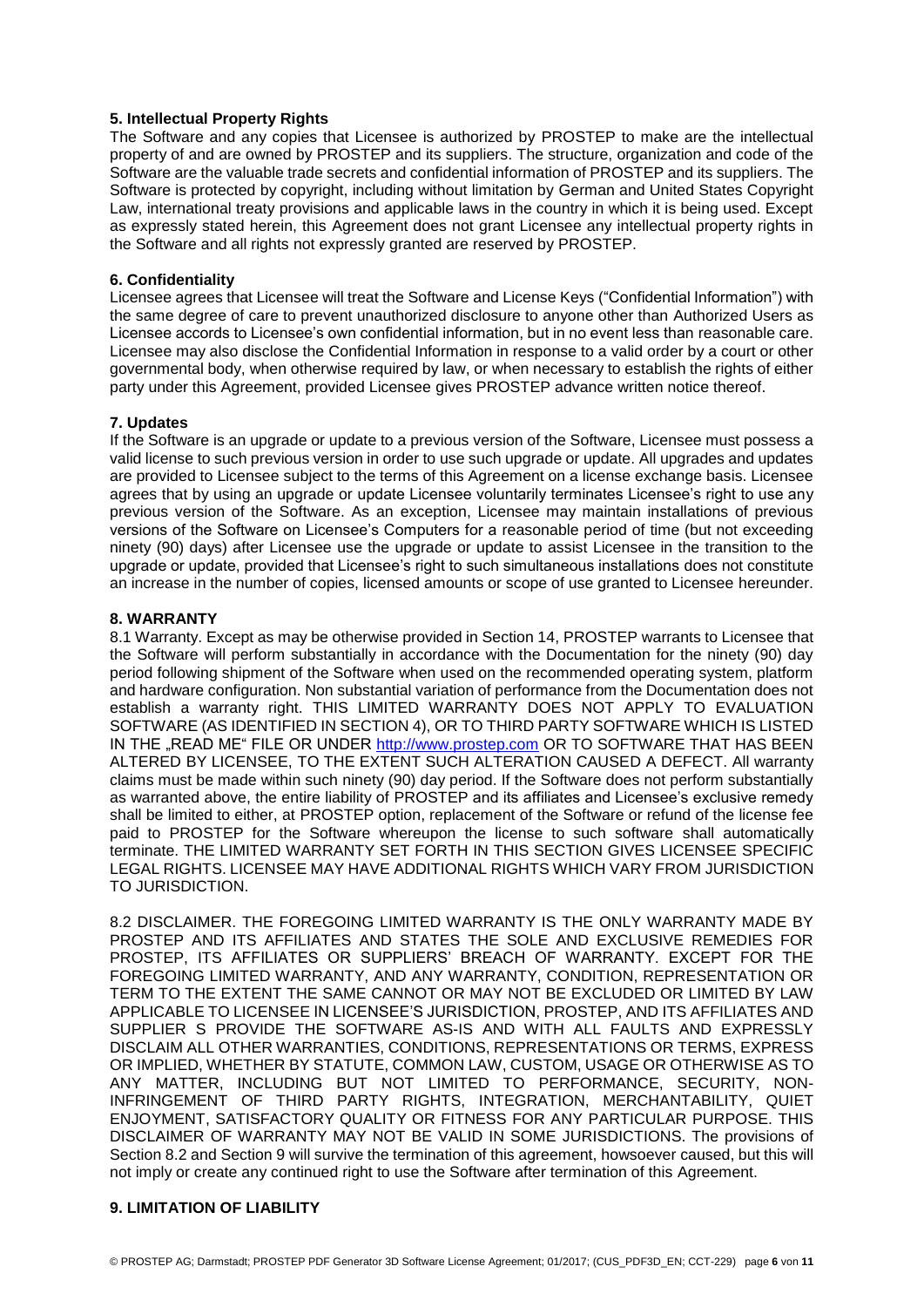EXCEPT FOR THE EXCLUSIVE REMEDY SET FORTH ABOVE AND AS OTHERWISE PROVIDED IN SECTION 14, IN NO EVENT WILL PROSTEP OR ITS AFFILIATES OR SUPPLIERS BE LIABLE TO LICENSEE FOR ANY LOSS, DAMAGES, CLAIMS OR COSTS WHATSOEVER INCLUDING ANY CONSEQUENTIAL, INDIRECT OR INCIDENTAL DAMAGES, ANY LOST PROFITS OR LOST SAVINGS, ANY DAMAGES RESULTING FROM BUSINESS INTERRUPTION, PERSONAL INJURY OR FAILURE TO MEET ANY DUTY OF CARE, OR CLAIMS BY A THIRD PARTY EVEN IF AN PROSTEP REPRESENTATIVE HAS BEEN ADVISED OF THE POSSIBILITY OF SUCH LOSS, DAMAGES, CLAIMS OR COSTS. THE FOREGOING LIMITATIONS AND EXCLUSIONS APPLY TO THE EXTENT PERMITTED BY APPLICABLE LAW IN LICENSEE'S JURISDICTION. PROSTEP'S AGGREGATE LIABILITY AND THAT OF ITS AFFILIATES AND SUPPLIERS UNDER OR IN CONNECTION WITH THIS AGREEMENT WILL BE LIMITED TO THE AMOUNT PAID FOR THE SOFTWARE, IF ANY. THIS LIMITATION WILL APPLY EVEN IN THE EVENT OF A FUNDAMENTAL OR MATERIAL BREACH OR A BREACH OF THE FUNDAMENTAL OR MATERIAL TERMS OF THIS AGREEMENT. THIS LIMITATION OF LIABILITY MAY NOT BE VALID IN SOME STATES. Nothing contained in this Agreement limits PROSTEP `s liability to Licensee in the event of death or personal injury resulting from PROSTEP `s negligence or for the tort of deceit (fraud). PROSTEP is acting on behalf of its affiliates and suppliers for the purpose of disclaiming, excluding and limiting obligations, warranties and liability, but in no other respects and for no other purpose. For further information, please see the jurisdiction specific information at the end of this Agreement, if any, or contact PROSTEP `s Licensee Support Department.

## **10. Governing Law**

This Agreement, each transaction entered into hereunder, and all matters arising from or related to this Agreement (including its validity and interpretation), will be governed and enforced by and construed in accordance with the substantive laws in force in:

(a) Germany, if Licensee obtained the Software in Europe, and Licensee usually resides in Europe. The respective court is Frankfurt/Main.

(b) Delaware/USA, if a license to the Software is purchased when Licensee is in any other jurisdiction not described in a). The respective court is Dover/USA.

### **11. General Provisions**

If any part of this Agreement is found void and unenforceable, it will not affect the validity of the balance of this Agreement, which shall remain valid and enforceable according to its terms. Updates and upgrades may be licensed to Licensee by PROSTEP with additional or different terms. The English version of this Agreement shall be the version used when interpreting or construing this Agreement. This is the entire agreement between PROSTEP and Licensee relating to the Software and it supersedes any prior representations, discussions, undertakings, communications or advertising relating to the Software.

### **12. Notice to U.S. Government End Users**

12.1 Commercial Items. The Software and Documentation are "Commercial Item(s)," as that term is defined at 48 C.F.R. Section 2.101, consisting of "Commercial Computer Software" and "Commercial Computer Software Documentation," as such terms are used in 48 C.F.R. Section 12.212 or 48 C.F.R. Section 227.7202, as applicable. Consistent with 48 C.F.R. Section 12.212 or 48 C.F.R. Sections 227.7202-1 through 227.7202-4, as applicable, the Commercial Computer Software and Commercial Computer Software Documentation are being licensed to U.S. Government end users

(a) only as Commercial Items and

(b) with only those rights as are granted to all other end users pursuant to the terms and conditions herein. Unpublished-rights reserved under the copyright laws of Germany.

12.2 U.S. Government Licensing of PROSTEP-Technology. Licensee agrees that when licensing PROSTEP Software for acquisition by the U.S. Government, or any contractor therefore, Licensee will license consistent with the policies set forth in 48 C.F.R. Section 12.212 (for civilian agencies) and 48 C.F.R. Sections 227-7202-1 and 227-7202-4 (for the Department of Defense). For U.S. Government End Users, PROSTEP agrees to comply with all applicable equal opportunity laws including, if appropriate, the provisions of Executive Order 11246, as amended, Section 402 of the Vietnam Era Veterans Readjustment Assistance Act of 1974 (38 USC 4212), and Section 503 of the Rehabilitation Act of 1973, as amended, and the regulations at 41 CFR Parts 60-1 through 60-60, 60-250, and 60-741. The affirmative action clause and regulations contained in the preceding sentence shall be incorporated by reference in this Agreement.

### **13. Compliance with Licenses**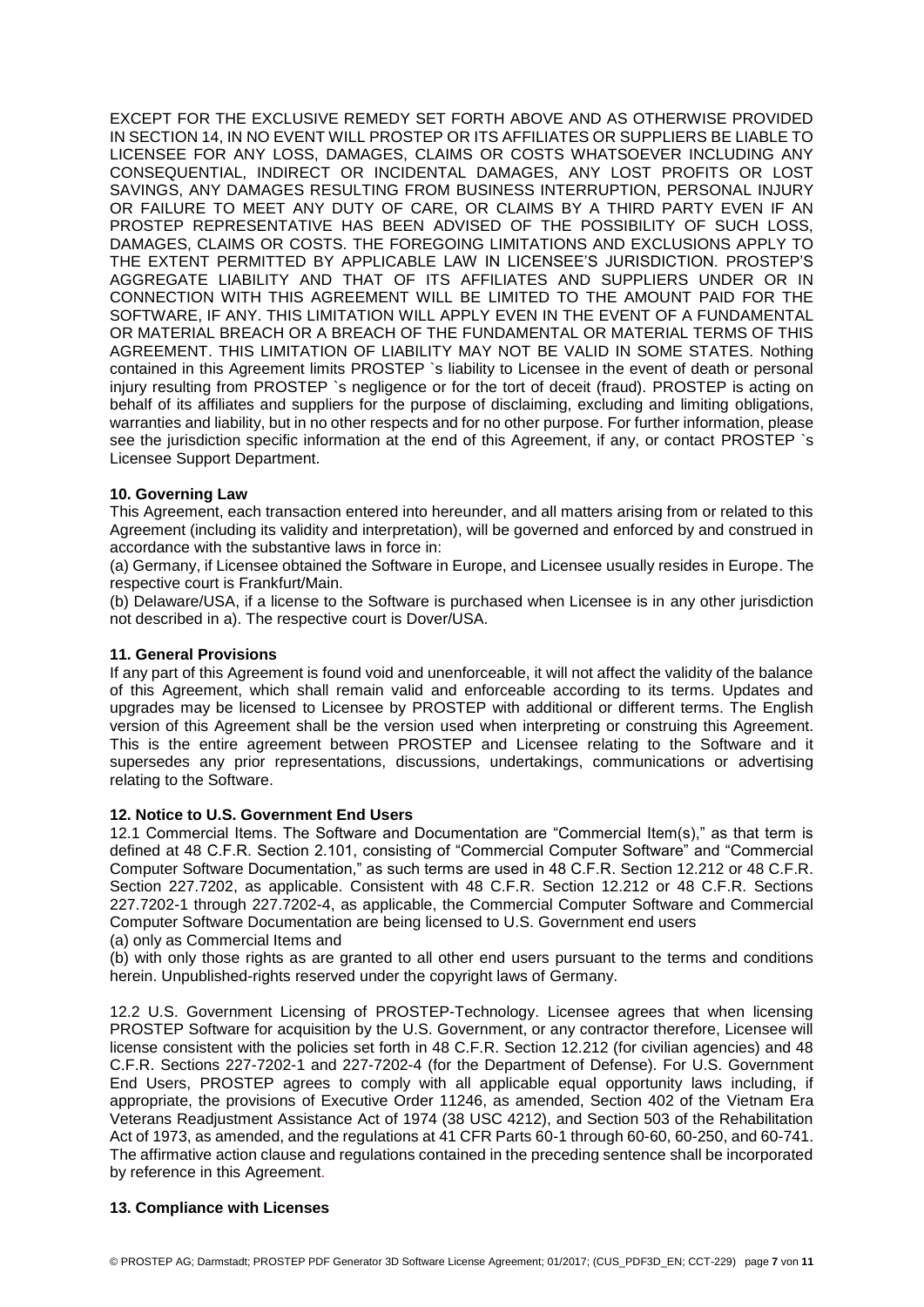PROSTEP may, at its expense, and no more than once every twelve (12) months, appoint an independent third party or PROSTEP `s internal auditor to verify the usage and number of copies and installations of the Software in use by Licensee. Any such verification shall be conducted upon no less than seven (7) business days notice, during regular business hours at Licensee's offices and shall not unreasonably interfere with Licensee's business activities. Upon Licensee's request, PROSTEP (and its third-party auditors, in applicable) shall execute a commercially reasonable nondisclosure agreement with Licensee before proceeding with the verification. If such verification shows that Licensee is using a greater number of copies of the Software than that legitimately licensed, is exceeding any applicable License Metric, or is deploying or using the Software in any way not permitted under this Agreement and which would require additional license fees, Licensee shall pay the applicable fees for such additional usage rights or copies within thirty (30) days of invoice date, with such underpaid fees being the license fees as per PROSTEP `s then current, country specific, license fee list. If underpaid fees are in excess of five percent (5%) of the value of the fees paid under this Agreement, then Licensee shall pay such underpaid fees and PROSTEP `s reasonable costs of conducting the verification. This Section shall survive expiration or termination of this Agreement for a period of two (2) years.

## **14. Specific Provisions and Exceptions**

This Section sets forth specific provisions related to certain components of the Software as well as limited exceptions to the above terms and conditions. To the extent that any provision in this Section is in conflict with any other term or condition in this agreement, this Section will supersede such other term or condition.

14.1 Limited Warranty for Users Residing in Europe. If Licensee obtained the Software in Europe, and Licensee usually resides in Europe, then Section 8.1 does not apply; instead, PROSTEP warrants that the Software provides substantially the functionalities set forth in the Documentation (the "agreed upon functionalities") for the limited warranty period following receipt of the Software when used on the recommended operating system, platform and hardware configuration. As used in this Section, "limited warranty period" means one (1) year if Licensee is a business user and two (2) years if Licensee is not a business user. Non-substantial variation from the agreed upon functionalities will not and does not establish any warranty rights.

FOR EVALUATION SOFTWARE (AS IDENTIFIED IN SECTION 4), LIVECYCLE SDK COMPONENTS, AEM FORMS SDK COMPONENTS, FONT SOFTWARE CONVERTED INTO OTHER FORMATS, OR TO SOFTWARE THAT HAS BEEN ALTERED BY LICENSEE, TO THE EXTENT SUCH ALTERATION CAUSED A DEFECT SHALL APPLY SECTION 8.1.

In order to assert a warranty claim, in the case of material defects, the licensee must immediately report any errors to PROSTEP AG in writing, by telephone (PROSTEP hotline) or by e-mail with a detailed description of the error and assist in rectifying the defect accordingly. The prerequisite in the case of legal defects is that the Licensee immediately informs PROSTEP in writing of third-party property rights asserted against him and hands over all necessary information and data. If the functionalities of the Software vary substantially from the agreed upon functionalities, PROSTEP is entitled -- by way of reperformance and at its own discretion -- to repair or replace the Software. If this fails, Licensee is entitled to a reduction of the purchase price (reduction) or to cancel the purchase agreement (rescission). For further warranty information, please contact the PROSTEP Licensee Support Department.

### 14.2 Limitation of Liability for Users Residing in Europe

14.2.1 If Licensee obtained the Software in Europe, and Licensee usually resides in such country, then Section 9 does not apply. PROSTEP is liable instead as follows:

14.2.1.1 PROSTEP shall be liable without any limitation in the case of personal injuries as well as in other cases in which an unlimited liability is prescribed by law (e.g. in accordance with the German Product Liability Law, in cases of intent or gross negligence, an injury to life, body, or health).

14.2.1.2 In cases of slight negligence, the liability of PROSTEP shall be limited to foreseeable damages that are typical for the contract, including consequential damages, with a limitation to the maximum amount of EUR 500.000,-- per case of damage, however, up to a maximum amount of EUR 2.000.000,- - for all damages within one contractual year.

14.2.1.3 Deviating from section 14.2.1.2, PROSTEP shall not be liable for claims based on consequential damages, such as loss of profits, loss of use, or contractual claims of third parties.

14.2.1.4 PROSTEP shall be liable for losses of data and information (except in cases of intentional acts) only if the Licensee has performed system tests and data backups at regular intervals (at least once per day) and only if the data is reproducible from databases available in machine-readable form using reasonable efforts.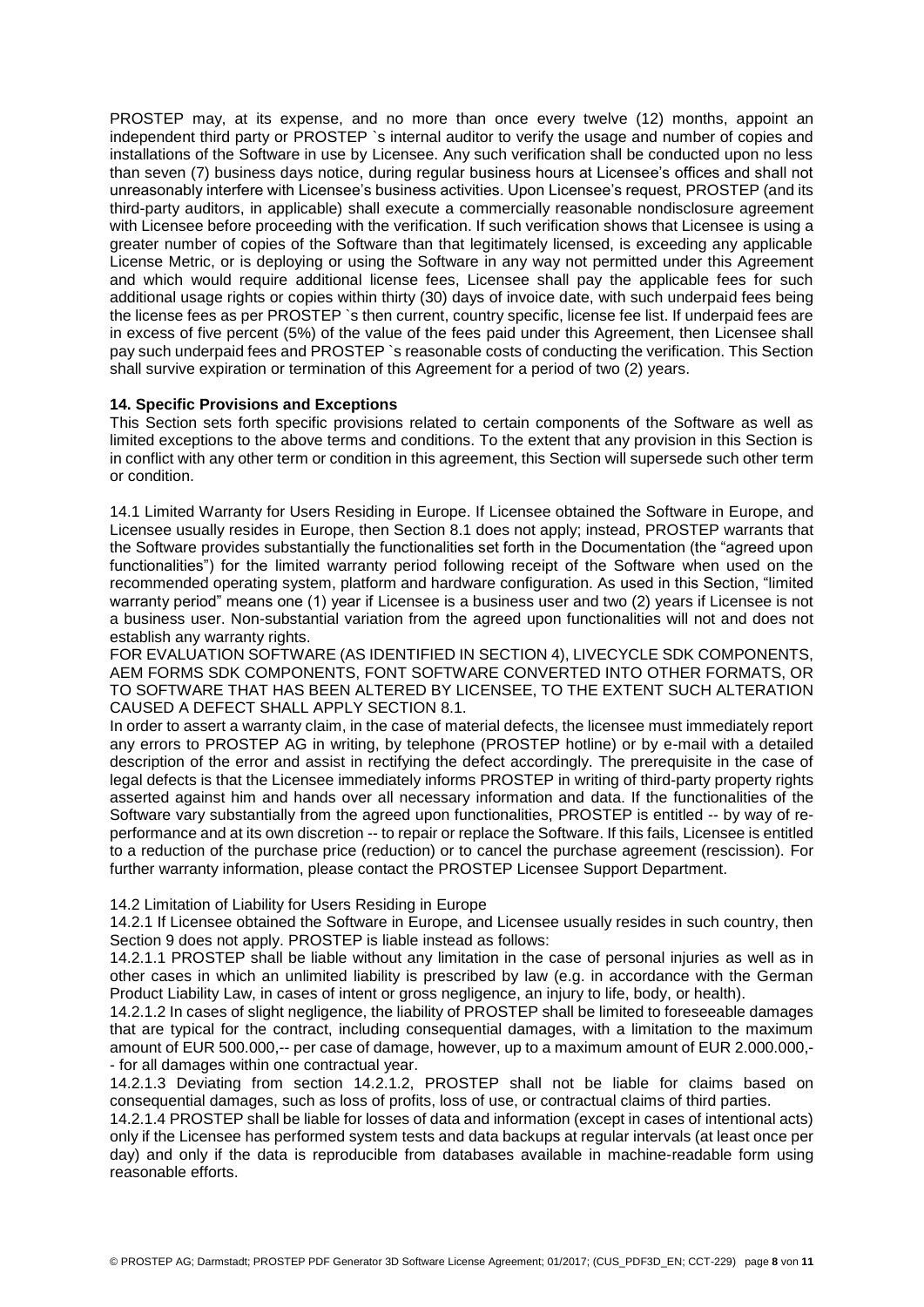FOR EVALUATION SOFTWARE (AS IDENTIFIED IN SECTION 4), LIVECYCLE SDK COMPONENTS, AEM FORMS SDK COMPONENTS, FONT SOFTWARE CONVERTED INTO OTHER FORMATS, OR TO SOFTWARE THAT HAS BEEN ALTERED BY LICENSEE, TO THE EXTENT SUCH ALTERATION CAUSED A DEFECT SHALL APPLY SECTION 9.

14.2.2 Licensee is required to take all reasonable measures to avoid and reduce damages, in particular to make backup copies of the Software and Licensee's computer data subject to the provisions of this agreement.

14.3 Eclipse Code. This Software may contain Eclipse code provided by the Eclipse Foundation ("Eclipse Code"). On behalf of Contributors to such Eclipse Code, PROSTEP hereby: (i) disclaims any and all warranties or conditions of title and non-infringement, and implied warranties or conditions of merchantability and fitness for a particular purpose with respect to such Eclipse Code and any and all derivative works thereof, (ii) disclaims any liability for damages, including direct, indirect, special, incidental and consequential damages, such as lost profits, and (iii) represents that any provisions in this License Agreement that differ from the Eclipse Public License under which PROSTEP licensed the Eclipse Code, are offered by PROSTEP alone and not by any other party. The source code for the Eclipse Code as contained in this Software may be obtained by the Licensee as described in a "Read Me" to the Software or at http://www.prostep.com . PROSTEP provides the Eclipse Code as is, without warranty or support from PROSTEP.

### **15. Term and Termination**

This Agreement shall remain in effect until any material breach of this Agreement by Licensee occurs, upon which this Agreement shall automatically terminate. Upon termination of this Agreement for any reason, Licensee shall discontinue use of the Software and shall destroy the Software, Documentation and all copies thereto. Termination shall not, however, relieve either party of obligations incurred prior to the termination. The following Sections shall survive termination of this Agreement: 1 (Definitions), 5 (Intellectual Property Rights), 6 (Confidentiality), 8.2 (Disclaimer), 9 (Limitation of Liability), 10 (Governing Law), 11 (General Provisions), 12 (Notice to U.S. Government End Users), 14 (Specific Provisions and Exceptions), and 15 (Term and Termination).

### **16. Third-Party Beneficiary**

Licensee acknowledges and agrees that PROSTEP `s licensors (and/or PROSTEP if Licensee obtained the Software from any party other than PROSTEP) are third party beneficiaries of this Agreement, with the right to enforce the obligations set forth herein with respect to the respective technology of such licensors and/or PROSTEP. If Licensee has any questions regarding this agreement or if Licensee wishes to request any information from PROSTEP please use the address and contact information included with this product to contact the PROSTEP office serving Licensee's jurisdiction. Adobe, Flex, LiveCycle and AEM Forms are either registered trademarks or trademarks of Adobe Systems Incorporated in the United States and/or other countries. All other trademarks are the property of their respective owners.

### **17. Software Maintenance**

In the case that the Licensee and PROSTEP have entered into a contract governing the maintenance of the purchased software, the following additional regulations shall apply:

17.1 PROSTEP shall receive error reports from the Licensee by email or telephone during the following business hours:

Monday – Friday 09.00 am to 5.00 pm, except on bank holidays at the location of PROSTEP. Outside of the indicated hours, problems may be reported via answering machine or email.

17.2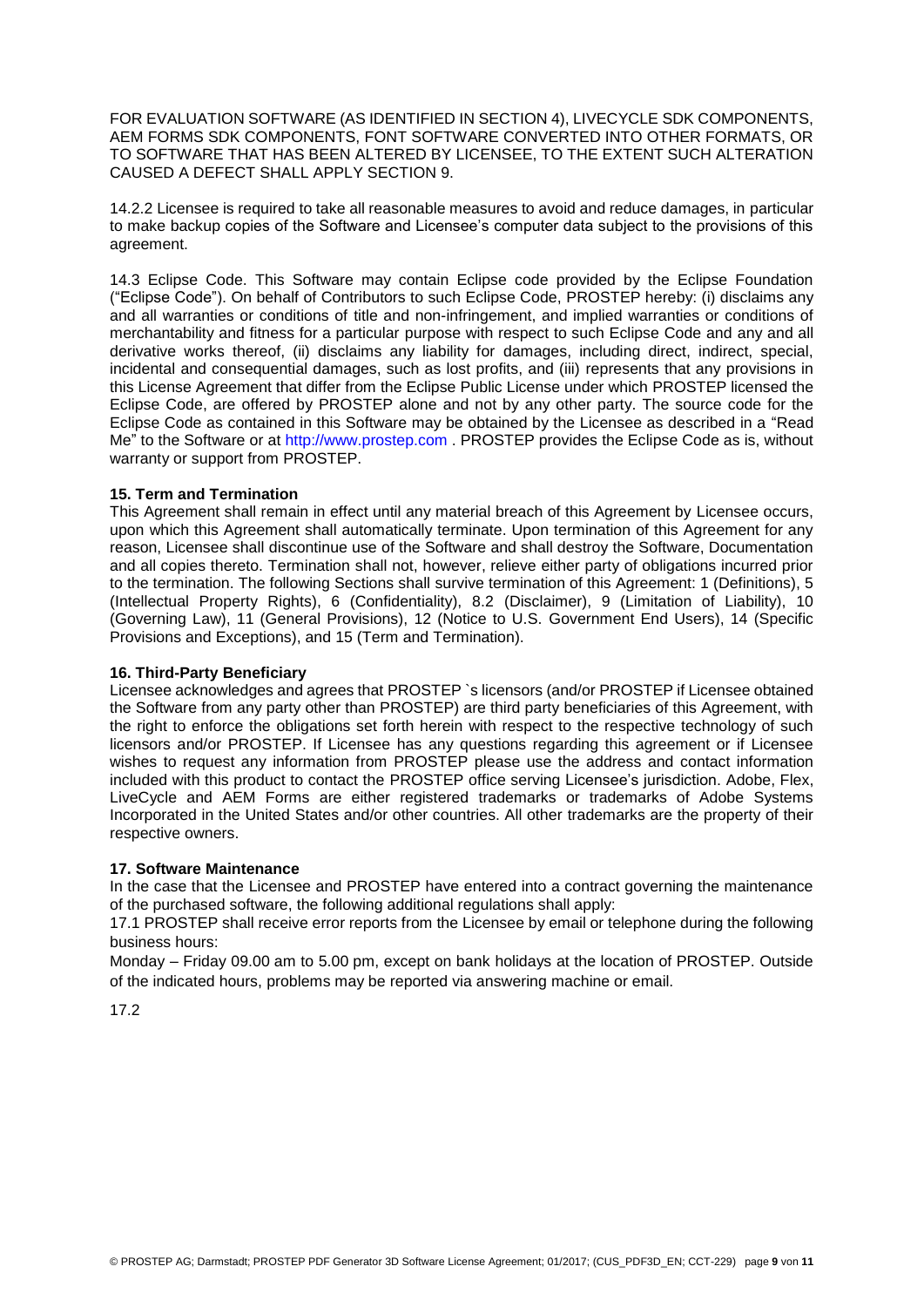|                                                                                                                                                                                                                                                                                                                                                                                                                                                                                                                                                                                                                                                                                                                                                                                                                                                        | Criteria for allocation to the priority groups                                                                                                                                                                                                                                                                                                                                                                                                                | Response time (in    |
|--------------------------------------------------------------------------------------------------------------------------------------------------------------------------------------------------------------------------------------------------------------------------------------------------------------------------------------------------------------------------------------------------------------------------------------------------------------------------------------------------------------------------------------------------------------------------------------------------------------------------------------------------------------------------------------------------------------------------------------------------------------------------------------------------------------------------------------------------------|---------------------------------------------------------------------------------------------------------------------------------------------------------------------------------------------------------------------------------------------------------------------------------------------------------------------------------------------------------------------------------------------------------------------------------------------------------------|----------------------|
| Priority                                                                                                                                                                                                                                                                                                                                                                                                                                                                                                                                                                                                                                                                                                                                                                                                                                               |                                                                                                                                                                                                                                                                                                                                                                                                                                                               | hours) until contact |
|                                                                                                                                                                                                                                                                                                                                                                                                                                                                                                                                                                                                                                                                                                                                                                                                                                                        |                                                                                                                                                                                                                                                                                                                                                                                                                                                               |                      |
| 1                                                                                                                                                                                                                                                                                                                                                                                                                                                                                                                                                                                                                                                                                                                                                                                                                                                      | <b>Errors preventing operation:</b><br>Errors that lead to repeated system crashes or system failures with not $ 4$<br>only a short duration, to losses of data or data inconsistencies and in<br>this way prevent an economically reasonable usage of the entire<br>system by the Licensee.                                                                                                                                                                  |                      |
| $\overline{2}$                                                                                                                                                                                                                                                                                                                                                                                                                                                                                                                                                                                                                                                                                                                                                                                                                                         | <b>Errors impeding operation:</b><br>Severe error or severe deviation from the functionality agreed upon,<br>which significantly impede the usage of the entire system or individual<br>parts of the system for a longer period of time and in this way result in<br>a significant limitation of the economically reasonable usage of the<br>entire system for not only a short period of time and for which there is<br>no appropriate workaround available. | 6                    |
| 3                                                                                                                                                                                                                                                                                                                                                                                                                                                                                                                                                                                                                                                                                                                                                                                                                                                      | Errors impeding operation, with temporary workaround:<br>Errors corresponding to priority 2, but which may be solved temporarily<br>by appropriate manual interferences or the provision of a temporary<br>software solution.                                                                                                                                                                                                                                 | 12                   |
| 4                                                                                                                                                                                                                                                                                                                                                                                                                                                                                                                                                                                                                                                                                                                                                                                                                                                      | Other errors:<br>Errors that do not or not significantly limit the usability of the entire<br>system.                                                                                                                                                                                                                                                                                                                                                         | 24                   |
| 17.3 After a due error report by the Licensee, PROSTEP shall allocate the error to one of the priority<br>groups indicated in section 2, assign a ticketing number, confirm vis-à-vis the Licensee the acceptance<br>of the error by email, and contact the Licensee within the response times indicated in section 2. The<br>availability of the Licensee via the telephone number or email address agreed upon shall be a<br>requirement for the compliance with the response time.<br>17.4 "Response time" shall be understood as the time that passes between the acceptance of the error<br>by PROSTEP and the Licensee being contacted by a technical expert from PROSTEP. The response<br>times shall run only during the business hours indicated in section 1. Error removal services shall only<br>be performed during these business hours. |                                                                                                                                                                                                                                                                                                                                                                                                                                                               |                      |
| 17.5 In the case that the Licensee purchases further licenses regarding the software to be maintained,<br>these shall be included in the contract and the remuneration shall be adjusted accordingly. PROSTEP<br>shall send to the Licensee a contract that was amended accordingly.                                                                                                                                                                                                                                                                                                                                                                                                                                                                                                                                                                   |                                                                                                                                                                                                                                                                                                                                                                                                                                                               |                      |
| 17.6 PROSTEP shall be permitted to change the provisions of the software maintenance, whereby an<br>announcement period of 60 days shall be observed. The Licensee shall be entitled to terminate the<br>contract for cause as of the end of the next possible quarter within 60 days after the receipt of the<br>changed provisions. In the case that the Licensee does not terminate the contract, the new software<br>maintenance provisions shall apply as from the time indicated in the announcement. In the case that the<br>Licensee terminates the contract, PROSTEP shall refund any remuneration already paid for a period<br>after the time as of which the contract has been terminated; any further rights shall be excluded.                                                                                                            |                                                                                                                                                                                                                                                                                                                                                                                                                                                               |                      |
| <b>18. Software Lease</b>                                                                                                                                                                                                                                                                                                                                                                                                                                                                                                                                                                                                                                                                                                                                                                                                                              | In the case that the Licensee leases PROSTEP PDF Generator 3D for Adobe LiveCycle and for AEM<br>Forms Software, the following additional regulations shall apply:                                                                                                                                                                                                                                                                                            |                      |
|                                                                                                                                                                                                                                                                                                                                                                                                                                                                                                                                                                                                                                                                                                                                                                                                                                                        | © PROSTEP AG; Darmstadt; PROSTEP PDF Generator 3D Software License Agreement; 01/2017; (CUS_PDF3D_EN; CCT-229) page 10 von 11                                                                                                                                                                                                                                                                                                                                 |                      |

### **18. Software Lease**